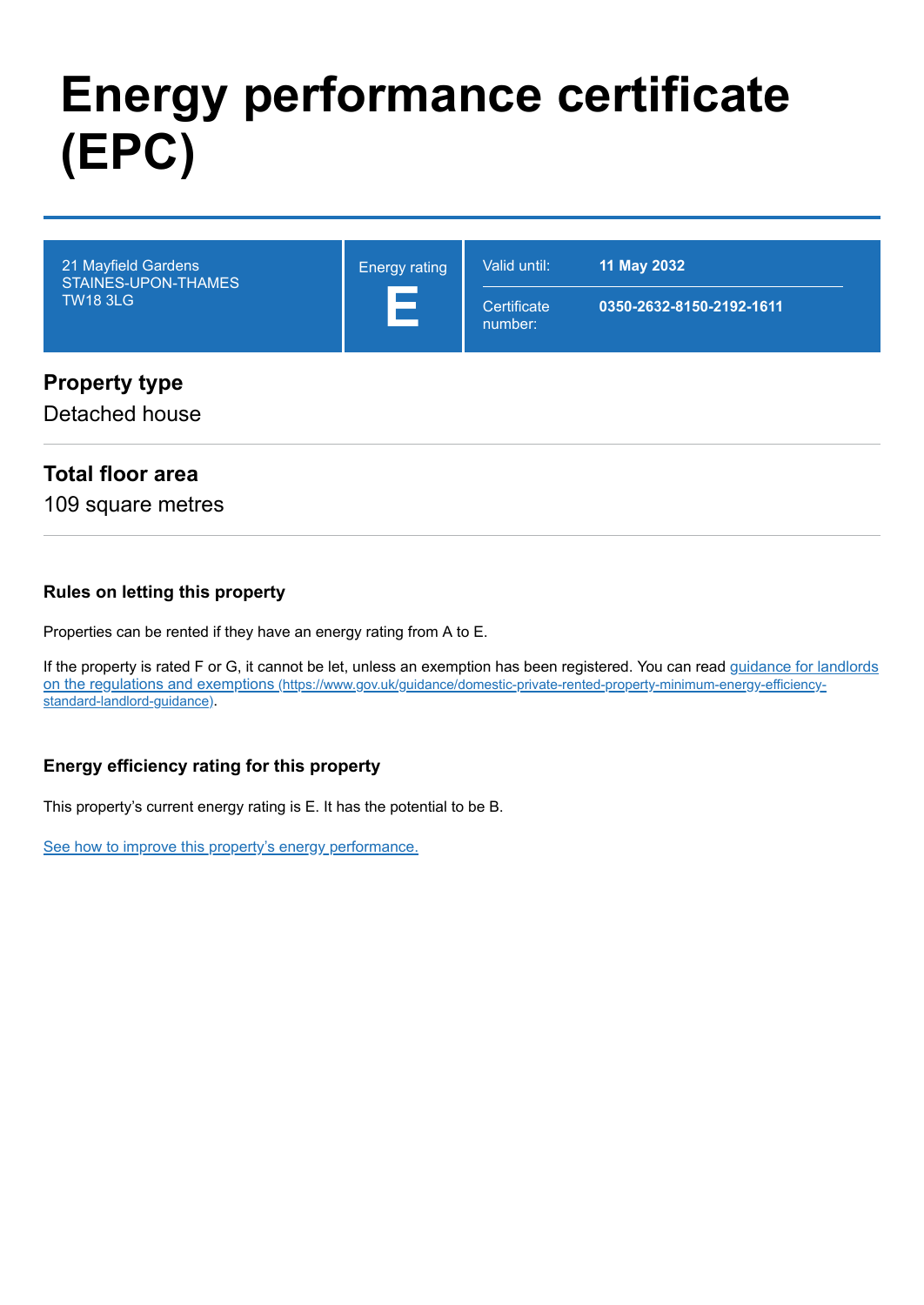| <b>Score</b> | <b>Energy rating</b> | <b>Current</b> | <b>Potential</b> |
|--------------|----------------------|----------------|------------------|
| $92 +$       | Ą                    |                |                  |
| 81-91        | В                    |                | 81<br>В          |
| 69-80        | $\mathbf C$          |                |                  |
| 55-68        |                      |                |                  |
| 39-54        | Е                    | $53$   E       |                  |
| $21 - 38$    | F                    |                |                  |
| $1 - 20$     | Q                    |                |                  |

The graph shows this property's current and potential energy efficiency.

Properties are given a rating from A (most efficient) to G (least efficient).

Properties are also given a score. The higher the number the lower your fuel bills are likely to be.

For properties in England and Wales:

- the average energy rating is D
- the average energy score is 60

#### **Breakdown of property's energy performance**

This section shows the energy performance for features of this property. The assessment does not consider the condition of a feature and how well it is working.

Each feature is assessed as one of the following:

- very good (most efficient)
- good
- average
- poor
- very poor (least efficient)

When the description says "assumed", it means that the feature could not be inspected and an assumption has been made based on the property's age and type.

| <b>Feature</b> | <b>Description</b>                             | Rating  |
|----------------|------------------------------------------------|---------|
| Wall           | Cavity wall, as built, no insulation (assumed) | Poor    |
| Roof           | Pitched, 50 mm loft insulation                 | Poor    |
| Window         | Fully double glazed                            | Average |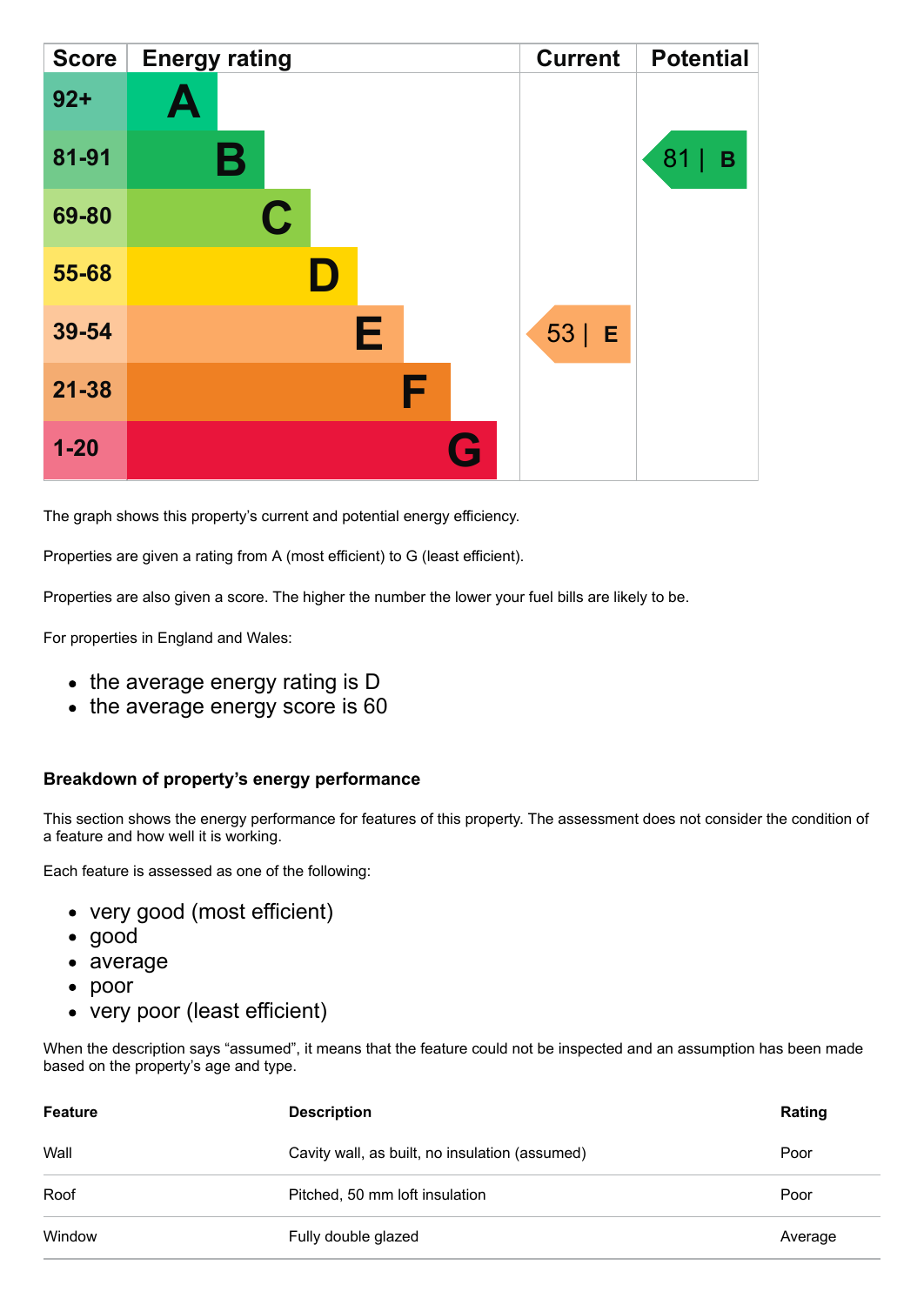| <b>Feature</b>       | <b>Description</b>              | Rating    |
|----------------------|---------------------------------|-----------|
| Main heating         | Boiler and radiators, mains gas | Good      |
| Main heating control | Programmer and room thermostat  | Average   |
| Hot water            | From main system                | Good      |
| Lighting             | No low energy lighting          | Very poor |
| Floor                | Solid, no insulation (assumed)  | N/A       |
| Secondary heating    | None                            | N/A       |

# **Primary energy use**

The primary energy use for this property per year is 306 kilowatt hours per square metre (kWh/m2).

What is primary energy use?

# **Additional information**

Additional information about this property:

Cavity fill is recommended

#### **Environmental impact of this property**

This property's current environmental impact rating is E. It has the potential to be C.

Properties are rated in a scale from A to G based on how much carbon dioxide (CO2) they produce.

Properties with an A rating produce less CO2 than G rated properties.

#### **An average household produces**

6 tonnes of CO2

#### **This property produces**

5.9 tonnes of CO2

## **This property's potential production**

2.2 tonnes of CO2

By making the [recommended changes,](#page-3-0) you could reduce this property's CO2 emissions by 3.7 tonnes per year. This will help to protect the environment.

Environmental impact ratings are based on assumptions about average occupancy and energy use. They may not reflect how energy is consumed by the people living at the property.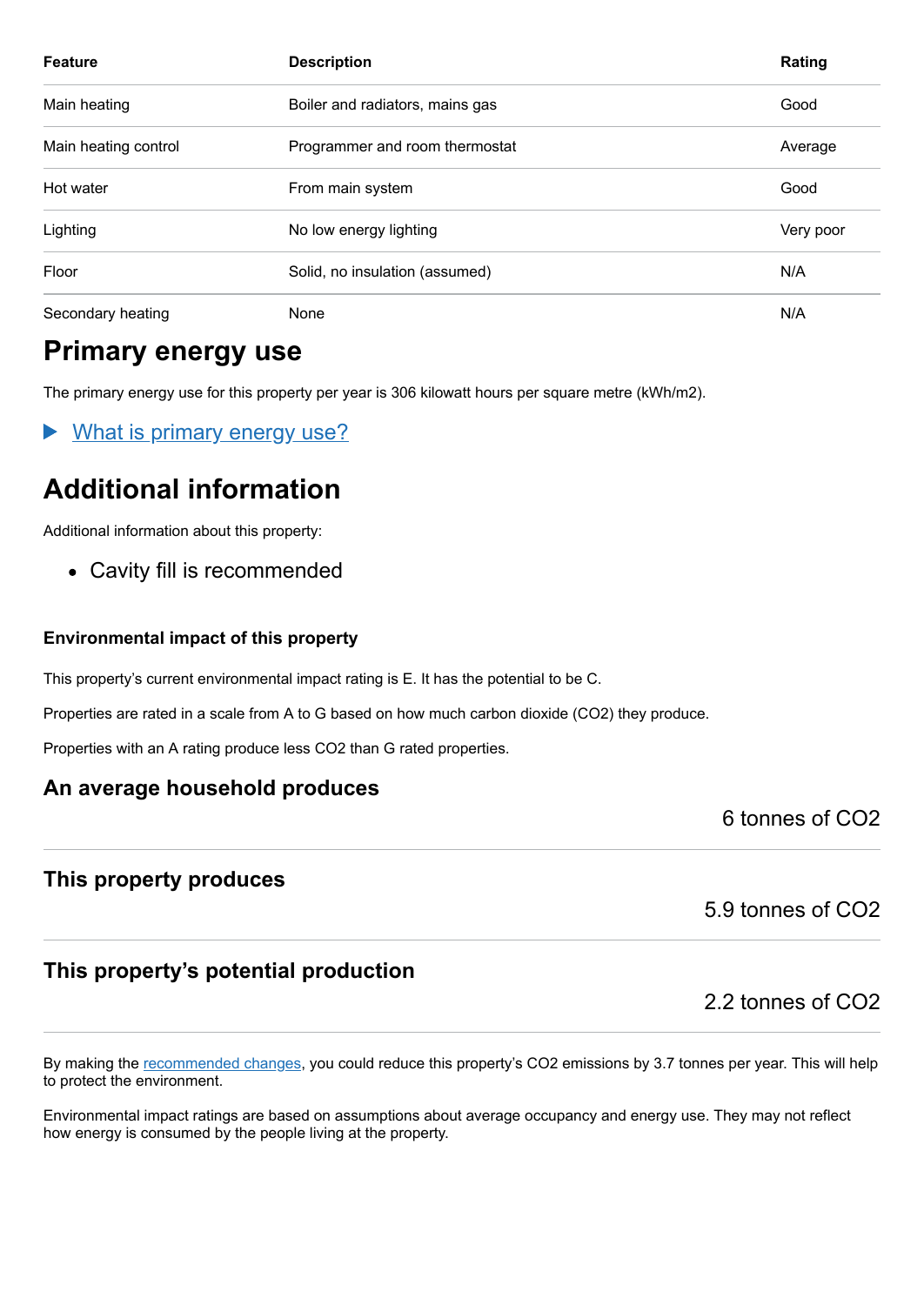<span id="page-3-0"></span>

|                                                                                                                          | 64                      |
|--------------------------------------------------------------------------------------------------------------------------|-------------------------|
| Potential rating after completing steps 1 and 2                                                                          |                         |
| <b>Typical yearly saving</b>                                                                                             | £214                    |
|                                                                                                                          | £500 - £1,500           |
| <b>Typical installation cost</b>                                                                                         |                         |
| Cavity wall insulation                                                                                                   |                         |
| <b>Step 2: Cavity wall insulation</b>                                                                                    |                         |
|                                                                                                                          | 55                      |
| Potential rating after completing step 1                                                                                 |                         |
| <b>Typical yearly saving</b>                                                                                             | £39                     |
|                                                                                                                          |                         |
| <b>Typical installation cost</b>                                                                                         | £100 - £350             |
| Increase loft insulation to 270 mm                                                                                       |                         |
| Step 1: Increase loft insulation to 270 mm                                                                               | $\vec{ }$               |
| Do I need to follow these steps in order?                                                                                |                         |
| Carrying out these changes in order will improve the property's energy rating and score from E<br>(53) to B (81).        | rating                  |
| By following our step by step recommendations you could reduce this property's energy use<br>and potentially save money. | <b>Potential energy</b> |
| Improve this property's energy performance                                                                               |                         |

**Step 3: Floor insulation (solid floor)**

Floor insulation (solid floor)

**Typical installation cost**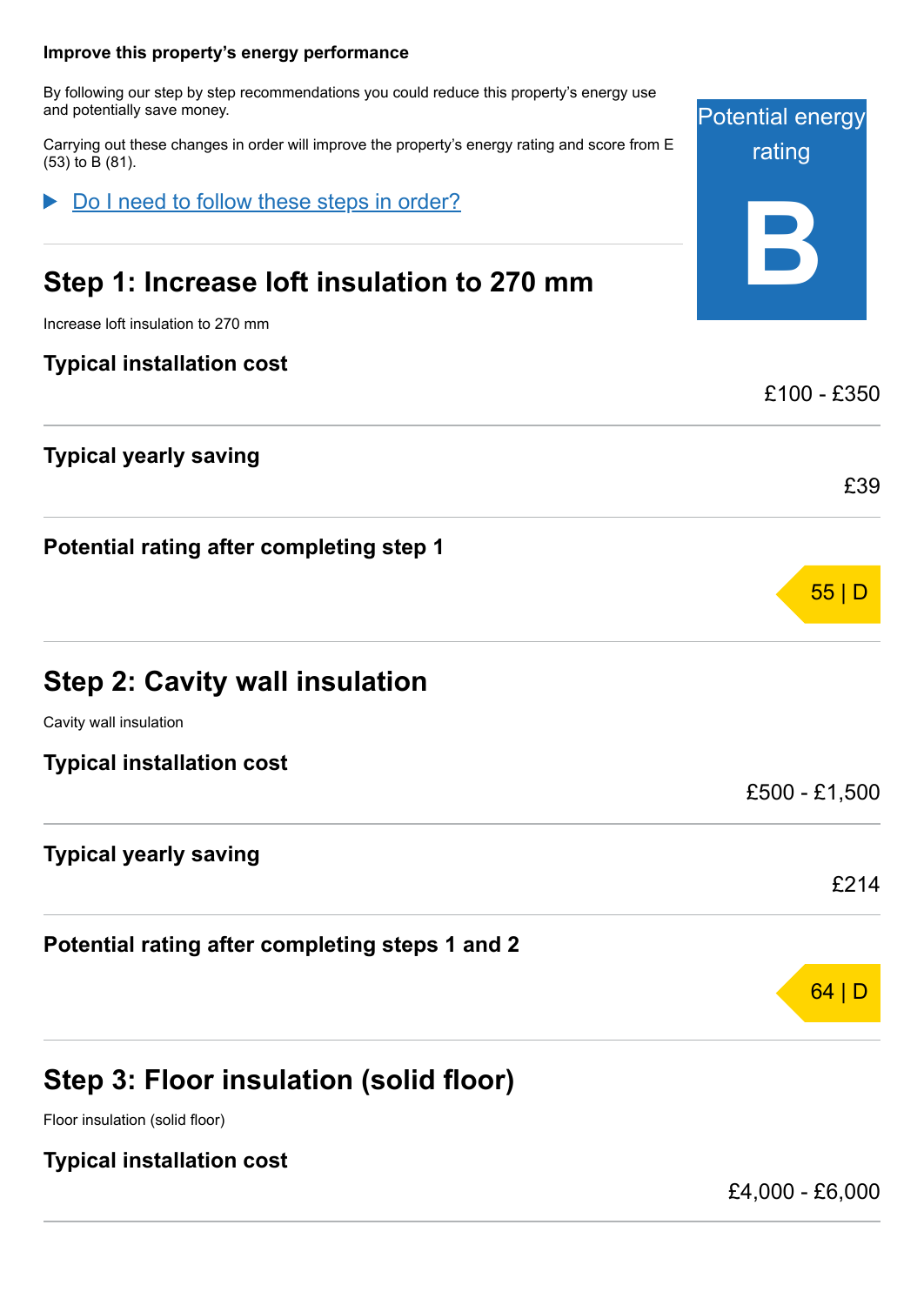| Potential rating after completing steps 1 to 3          |             |
|---------------------------------------------------------|-------------|
|                                                         | 66 D        |
| <b>Step 4: Low energy lighting</b>                      |             |
| Low energy lighting                                     |             |
| <b>Typical installation cost</b>                        |             |
|                                                         | £105        |
| <b>Typical yearly saving</b>                            | £76         |
|                                                         |             |
| Potential rating after completing steps 1 to 4          |             |
|                                                         | 68 D        |
| Step 5: Heating controls (thermostatic radiator valves) |             |
| Heating controls (TRVs)                                 |             |
| <b>Typical installation cost</b>                        |             |
|                                                         | £350 - £450 |
| <b>Typical yearly saving</b>                            |             |
|                                                         | £34         |
| Potential rating after completing steps 1 to 5          |             |
|                                                         | 69          |
| Step 6: Solar water heating                             |             |
| Solar water heating                                     |             |

**Typical installation cost**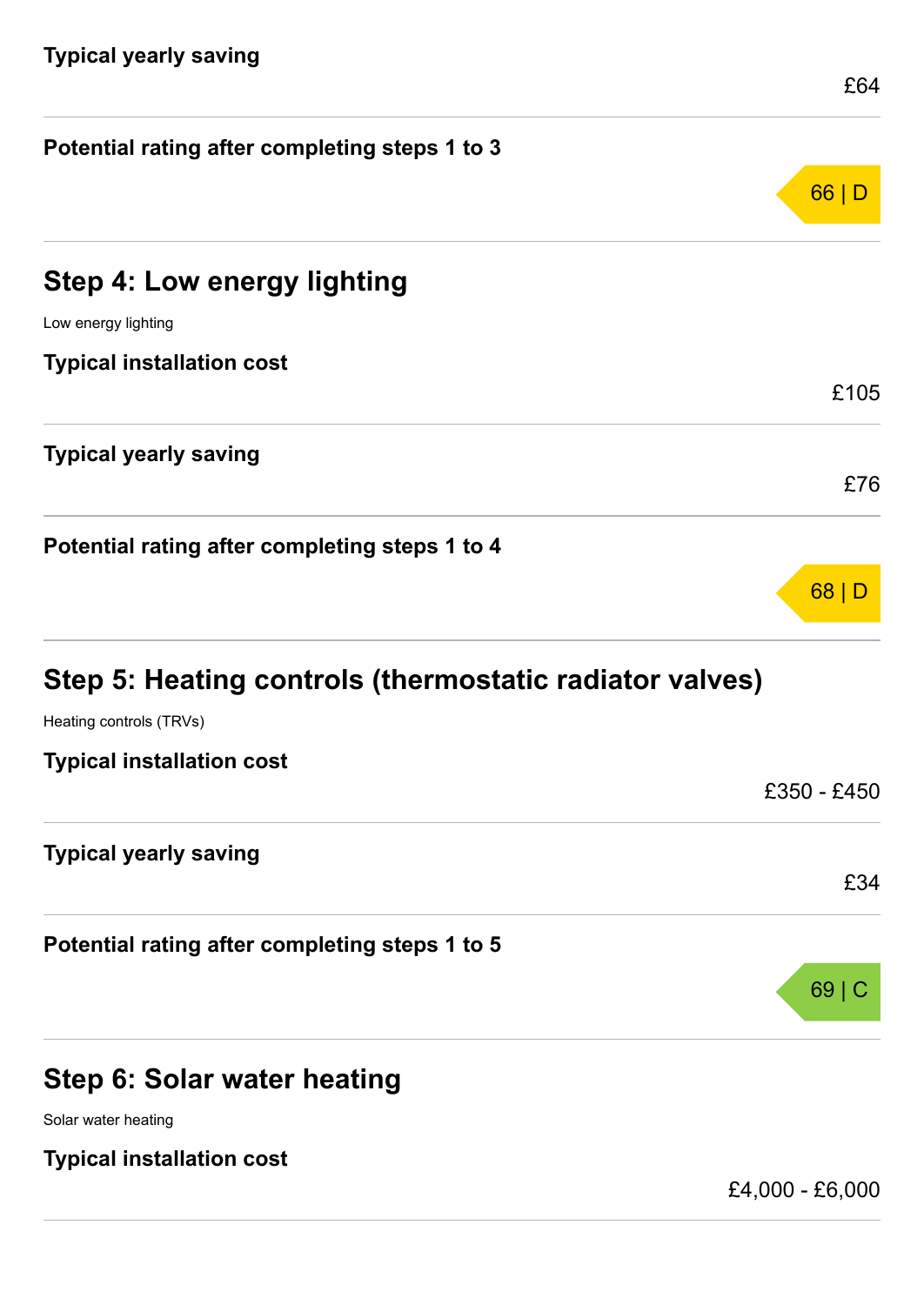| Potential rating after completing steps 1 to 6 |                 |
|------------------------------------------------|-----------------|
|                                                | 71              |
| <b>Step 7: Replacement glazing units</b>       |                 |
| Replacement glazing units                      |                 |
| <b>Typical installation cost</b>               |                 |
|                                                | £1,000 - £1,400 |
| <b>Typical yearly saving</b>                   | £32             |
| Potential rating after completing steps 1 to 7 |                 |
|                                                | 72 C            |
| Step 8: Solar photovoltaic panels, 2.5 kWp     |                 |
| Solar photovoltaic panels                      |                 |
| <b>Typical installation cost</b>               |                 |
|                                                | £3,500 - £5,500 |
| <b>Typical yearly saving</b>                   |                 |
|                                                | £358            |
| Potential rating after completing steps 1 to 8 |                 |
|                                                | 81              |
| Paying for energy improvements                 |                 |

[Find energy grants and ways to save energy in your home.](https://www.gov.uk/improve-energy-efficiency) (https://www.gov.uk/improve-energy-efficiency)

**Estimated energy use and potential savings**

**Estimated yearly energy cost for this property**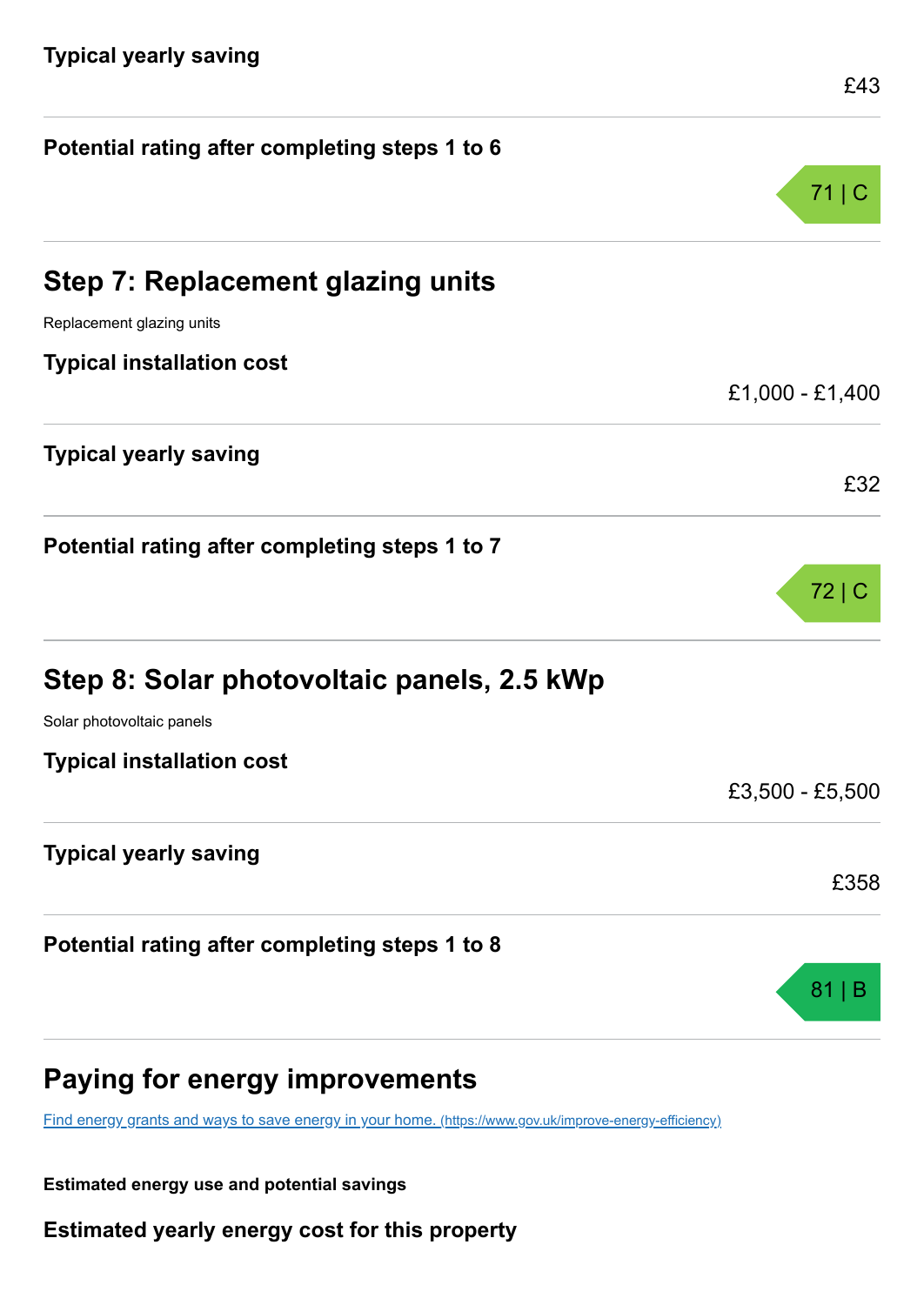# **Potential saving**

The estimated cost shows how much the average household would spend in this property for heating, lighting and hot water. It is not based on how energy is used by the people living at the property.

The potential saving shows how much money you could save if you [complete each recommended step in order](#page-3-0).

For advice on how to reduce your energy bills visit Simple Energy Advice [\(https://www.simpleenergyadvice.org.uk/\)](https://www.simpleenergyadvice.org.uk/).

# **Heating use in this property**

Heating a property usually makes up the majority of energy costs.

#### **Estimated energy used to heat this property**

| Type of heating                                   | <b>Estimated energy used</b> |  |
|---------------------------------------------------|------------------------------|--|
| <b>Space heating</b>                              | 19279 kWh per year           |  |
| <b>Water heating</b>                              | 2924 kWh per year            |  |
| Potential energy savings by installing insulation |                              |  |
| <b>Type of insulation</b>                         | Amount of energy saved       |  |
| Loft insulation                                   | 964 kWh per year             |  |
| <b>Cavity wall insulation</b>                     | 5326 kWh per year            |  |

#### **Contacting the assessor and accreditation scheme**

This EPC was created by a qualified energy assessor.

If you are unhappy about your property's energy assessment or certificate, you can complain to the assessor directly.

If you are still unhappy after contacting the assessor, you should contact the assessor's accreditation scheme.

Accreditation schemes are appointed by the government to ensure that assessors are qualified to carry out EPC assessments.

# **Assessor contact details**

#### **Assessor's name**

Nigel Underdown

#### **Telephone**

0845 0945 192

# **Email**

[epcquery@vibrantenergymatters.co.uk](mailto:epcquery@vibrantenergymatters.co.uk)